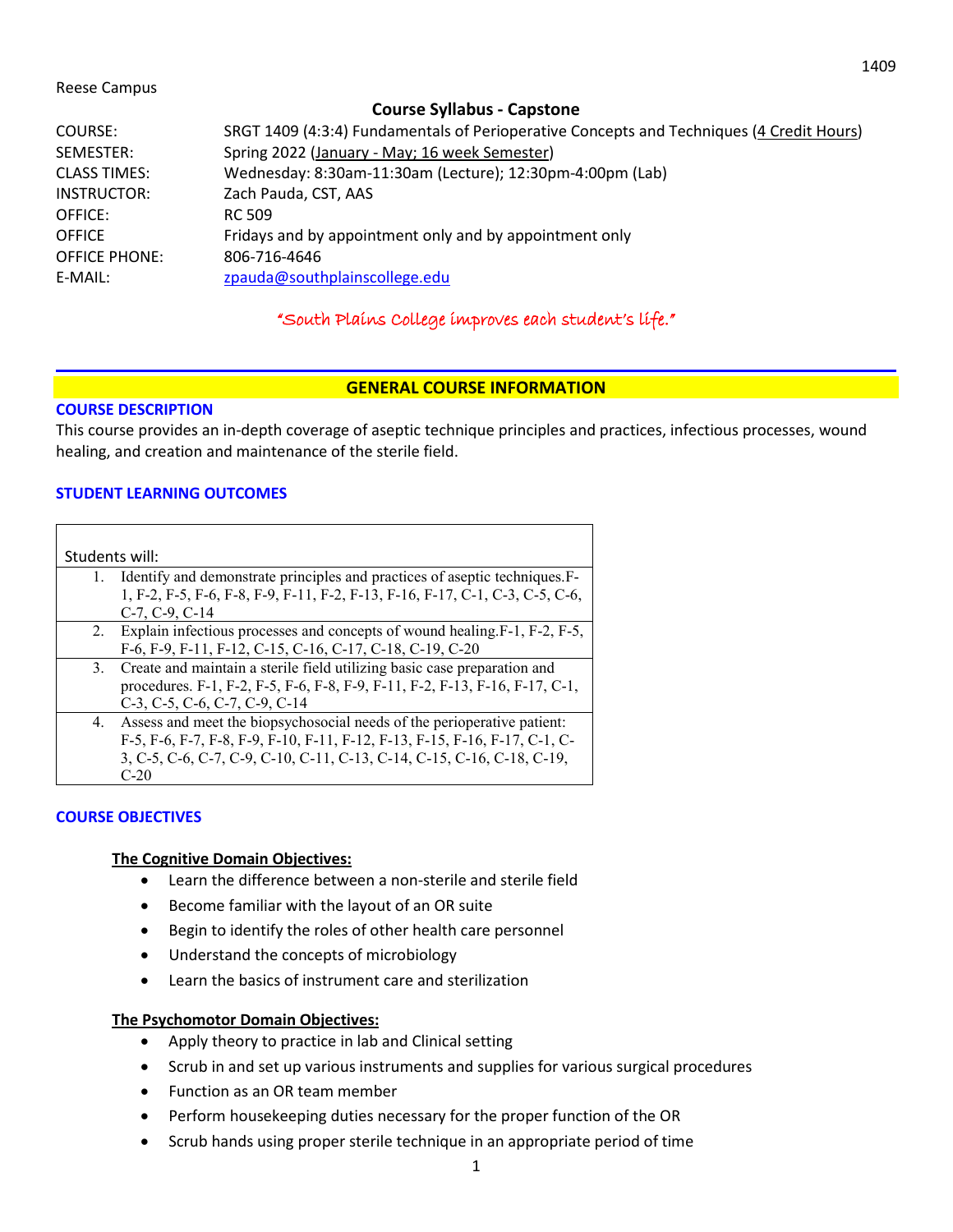- Dry hands with one towel without contamination
- Don a sterile gown
- Closed glove and open glove according to sterility of the procedure
- Turn a gown between sterile and non-sterile team members
- Drape and organize a back table appropriately according to procedure
- Aseptically apply and secure dressings appropriate to surgical wound

### **The Affective Domain Objectives:**

- Demonstrate effective listening skills
- Demonstrate ability to work with each member of the surgical team
- Follow directions as given by any member of the surgical team
- Recognize and repair breaks in sterility effectively and quickly
- Properly and safely pass instruments to other sterile team members
- Properly and accurately count all items necessary for the case

### **OUTCOMES ASSESSMENT METHODS**

Assessment methods for this course are both formative and summative.

Formative assessments include:

- Discussions
- Quizzes
- Unit exams
- Laboratory evaluations

Summative assessment will be:

• A comprehensive final exam

#### **ACADEMIC INTEGRITY**

It is the aim of the faculty of South Plains College to foster a spirit of complete honesty and a high standard of integrity. The attempt of any student to present as his or her own any work which he or she has not honestly performed is regarded by the faculty and administration as a most serious offense and renders the offender liable to serious consequences, possibly suspension.

**Cheating** - Dishonesty of any kind on examinations or on written assignments, illegal possession of examinations, the use of unauthorized notes during an examination, obtaining information during an examination from the textbook or from the examination paper of another student, assisting others to cheat, alteration of grade records, illegal entry or unauthorized presence in the office are examples of cheating. Complete honesty is required of the student in the presentation f any and all phases of coursework. This applies to quizzes of whatever length, as well as final examinations, to daily reports and to term papers.

**Plagiarism** - Offering the work of another as one's own, without proper acknowledgment, is plagiarism; therefore, any student who fails to give credit for quotations or essentially identical expression of material taken from books, encyclopedias, magazines and other reference works, or from themes, reports or other writings of a fellow student, is guilty of plagiarism.

#### **SCANS and FOUNDATION SKILLS**

Refer also to Course Objectives. SCANS and Foundation Skills attached.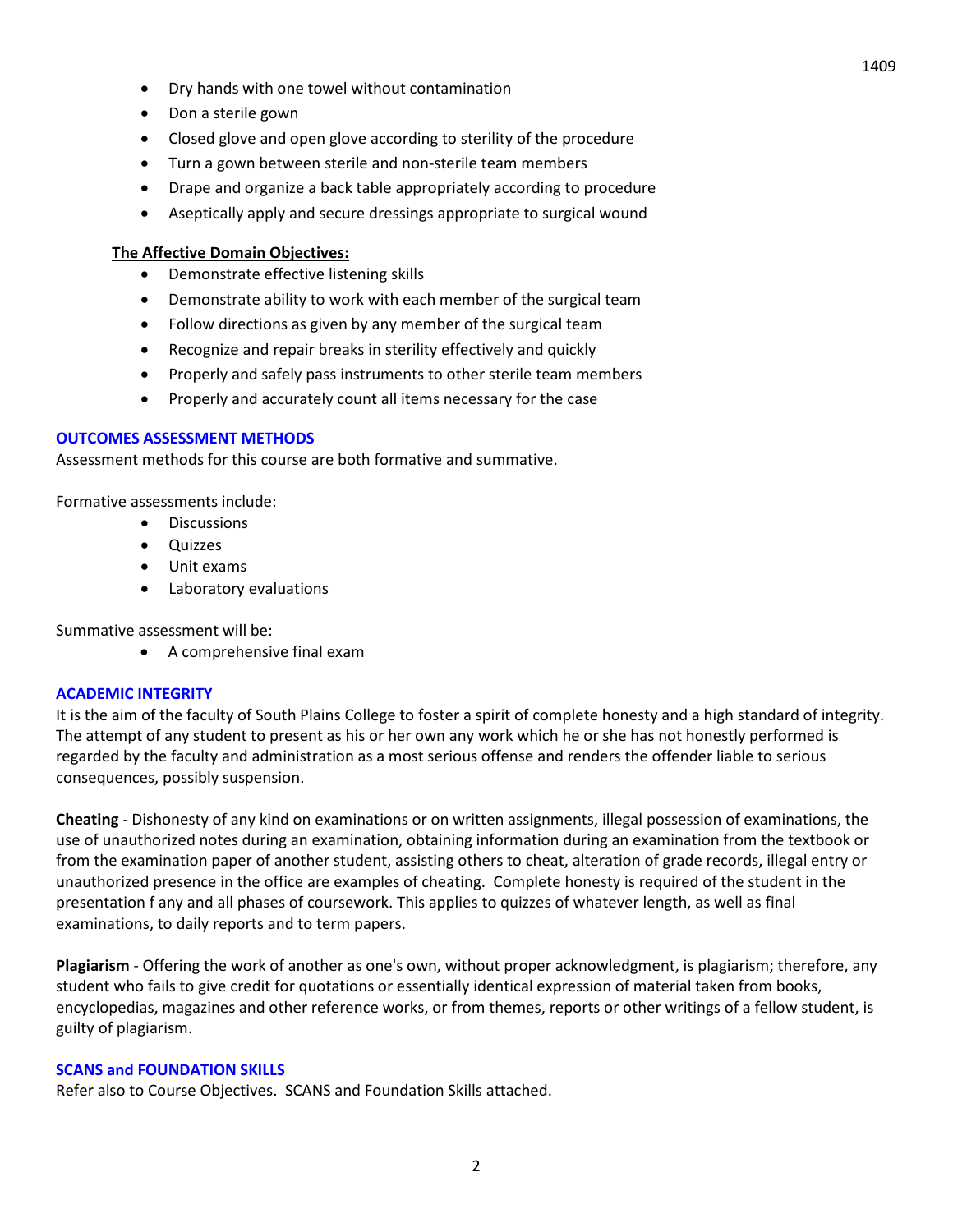#### **VERIFICATION OF WORKPLACE COMPETENCIES** - **CAPSTONE EXPERIENCE**

This course is a capstone course that includes a summative assessment of all lab skills learned throughout all courses in this semester. The lab skills final is a simulation of workplace and employment scenarios. Students will not progress to the next semester if this experience is not mastered.

#### **CAMPUS CARRY**

Campus Concealed Carry - Texas Senate Bill - 11 (Government Code 411.2031, et al.) authorizes the carrying of a concealed handgun in South Plains College buildings only by persons who have been issued and are in possession of a Texas License to Carry a Handgun. Qualified law enforcement officers or those who are otherwise authorized to carry a concealed handgun in the State of Texas are also permitted to do so. Pursuant to Penal Code (PC) 46.035 and South Plains College policy, license holders may not carry a concealed handgun in restricted locations. For a list of locations, please refer to the SPC policy at: [\(http://www.southplainscollege.edu/human\\_resources/policy\\_procedure/hhc.php\)](http://www.southplainscollege.edu/human_resources/policy_procedure/hhc.php) Pursuant to PC 46.035, the open carrying of handguns is prohibited on all South Plains College campuses. Report violations to the College Police Department at 806-716-2396 or 9-1-1.

#### **SPECIFIC COURSE INFORMATION**

#### **TEXT AND MATERIALS**

- 1. Surgical Technology for the Surgical Technologist: A Positive Care Approach, 5th ed., AST (**Text**), with MindTap
- 2. South Plains College Surgical Technology Laboratory Manual/Notebook

#### **METHODS OF TEACHING**

- Lecture
- PowerPoint Presentations
- Role playing
- Demonstration
- Question and answer
- Review
- Quizzes
- Examinations

### **ATTENDANCE POLICY ATTENDANCE POLICY Class Attendance**

Students are expected to attend all classes in order to be successful in a course. The student may be administratively withdrawn from the course when absences become excessive as defined in the course syllabus.

When an unavoidable reason for class absence arises, such as illness, an official trip authorized by the college or an official activity, the instructor may permit the student to make up work missed. It is the student's responsibility to complete work missed within a reasonable period of time as determined by the instructor. Students are officially enrolled in all courses for which they pay tuition and fees at the time of registration. Should a student, for any reason, delay in reporting to a class after official enrollment, absences will be attributed to the student from the first class meeting.

Students who enroll in a course but have "Never Attended" by the official census date, as reported by the faculty member, will be administratively dropped by the Office of Admissions and Records. A student who does not meet the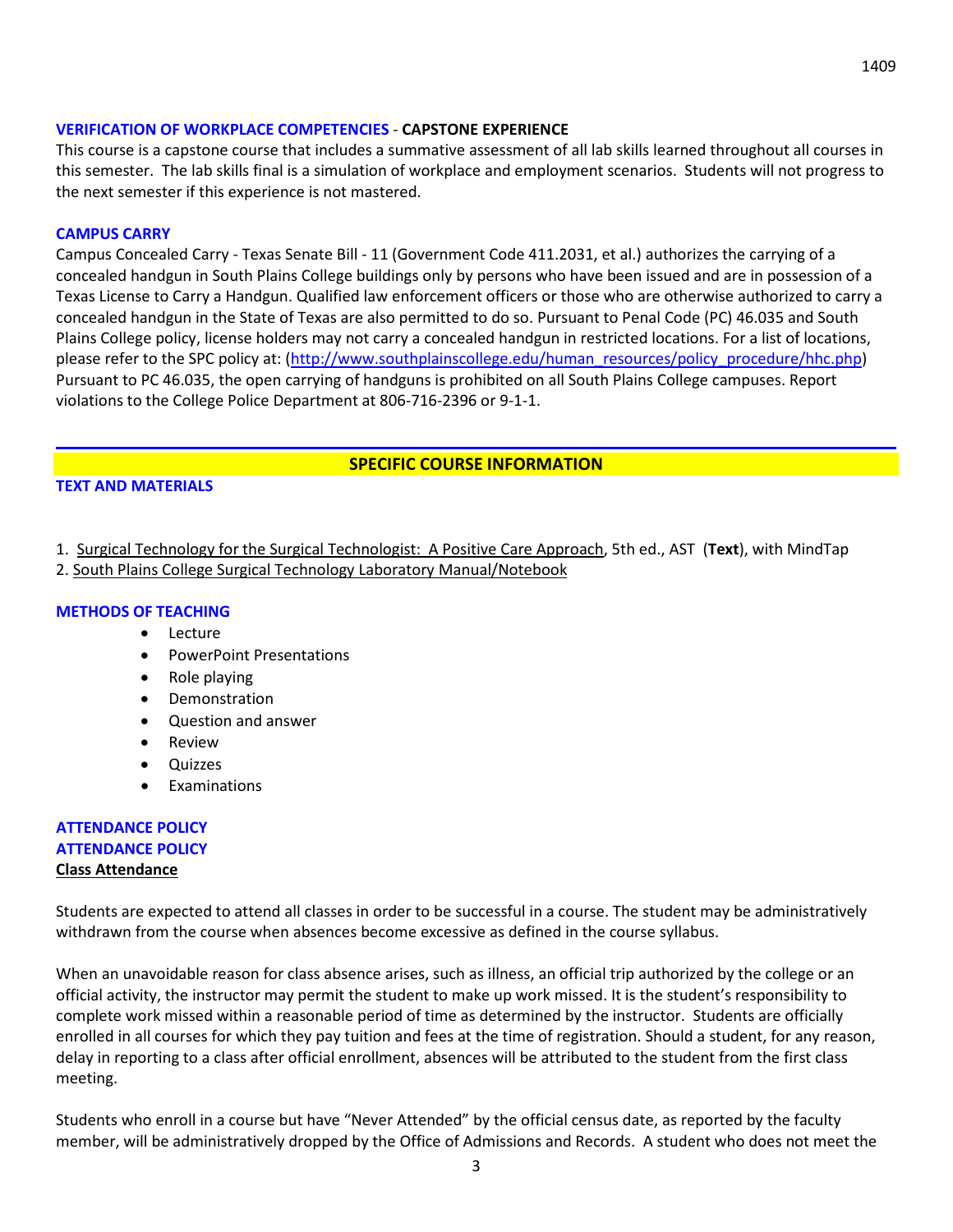attendance requirements of a class as stated in the course syllabus and does not officially withdraw from that course by the official census date of the semester, may be administratively withdrawn from that course and receive a grade of "X" or "F" as determined by the instructor. Instructors are responsible for clearly stating their administrative drop policy in the course syllabus, and it is the student's responsibility to be aware of that policy.

1409

It is the student's responsibility to verify administrative drops for excessive absences through MySPC using his or her student online account. If it is determined that a student is awarded financial aid for a class or classes in which the student never attended or participated, the financial aid award will be adjusted in accordance with the classes in which the student did attend/participate and the student will owe any balance resulting from the adjustment.

# **Surgical Technology Attendance**

Class attendance is mandatory. Students are allowed three (3) absences and will be administratively withdrawn on the fourth (4th) absence. A tardy is given if the student is not present for the class or lab within the first 5 minutes of the class period. Two (2) tardies equal one (1) absence. If a student misses more than 30 minutes of any class session, an absence will be given for the day.

**Due to the importance of medical information being taught, the instructor of this course defines excessive absences as missing the upon the 4th class day (or having equivalent tardies) in a course section. A student who meets this criteria will be administratively dropped from the course by the instructor.** 

- Tardies: (Definition): arriving any time after the class has started or not returning from an approved break after class has started.
- Two tardies will be considered missing one class day and counted as such.
- **Work schedule** is **not** an excuse for missing class.
- Any exceptions to this policy must be discussed on an individual basis with the course instructor and the Surgical Technology Program Director. (i.e. – student hospitalization, immediate family member death, etc.)

### **ASSIGNMENT POLICY**

The student is responsible for being prepared for class, which means reading the assigned chapters and/or pages from the textbook or handouts given. In some instances, information from the reading assignments not covered during class may be included on a test.

**GRADING POLICY -** Grades in this course will be determined using the following criteria:

The course grade will be determined by a combination of major exams and a comprehensive final exam. Exam dates will be announced. The following are guidelines regarding exams:

- 1. The student is expected to complete the exam at the scheduled time. Make-up exams will **not** be offered. If a student is late on an exam day, the student will not be permitted to take the exam, and a grade of zero (0) will be given.
- 2. Late assignments will not be accepted.
- 3. Students will have one chance to pass the summative lab skill assessment. If a student is unable to pass the assessment, they will not advance to the next semester. *Students must pass the lab skills final exam with at least an 75% in order to continue in the program.*
- 4. The didactic final exam is comprehensive.
- 5. The laboratory skills exam is comprehensive.
- 6. The last week of the semester is dedicated to the Summative Lab Final for SRGT 1409, due to the complexity of this final. You must be present for your scheduled exam. Students not testing may observe with permission or practice lab skill. Attendance for those class periods is mandatory.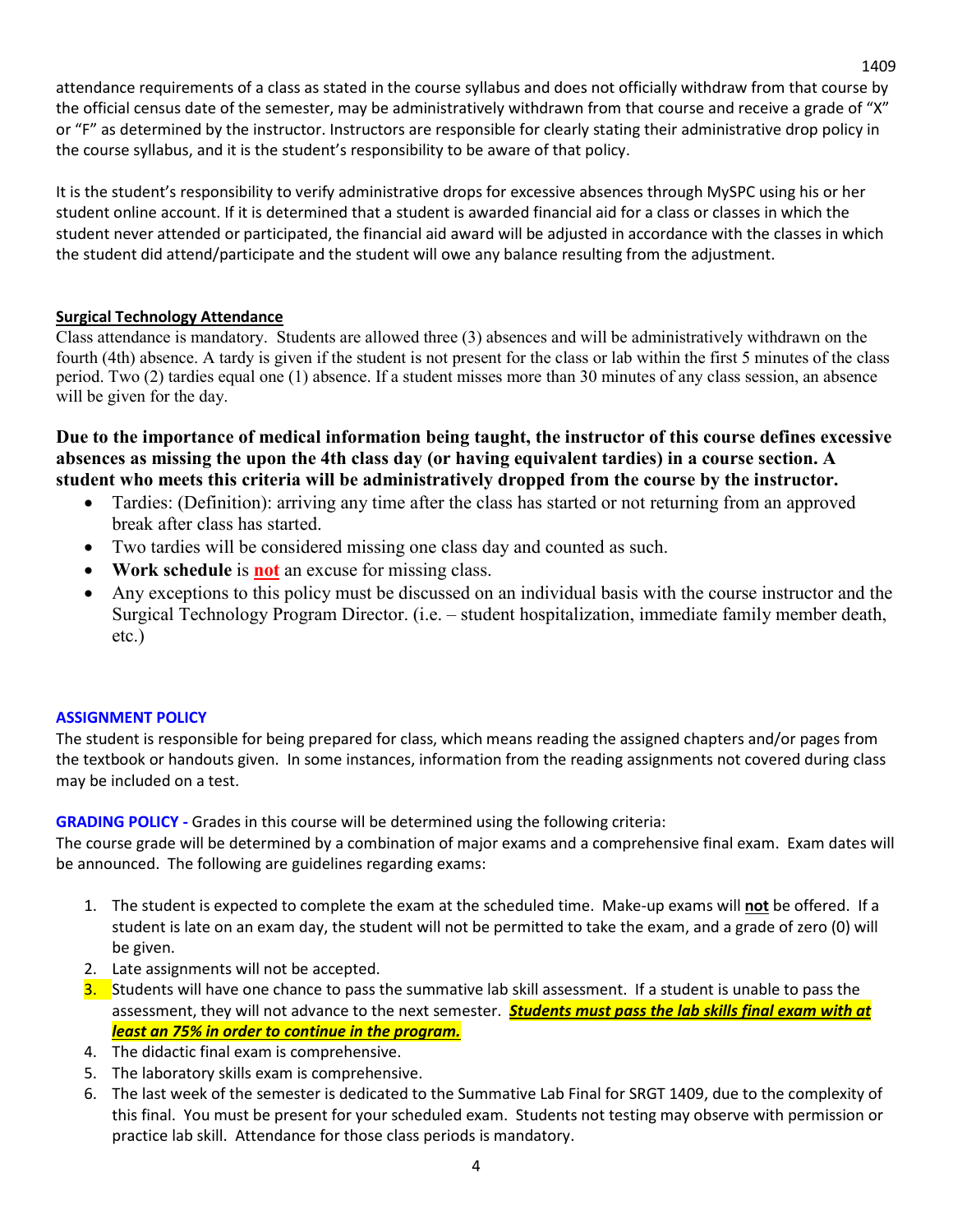| (3)Homework                 | 05%                 |  |
|-----------------------------|---------------------|--|
| (1) Lab Skills              | 15%                 |  |
| (4) Exams                   |                     |  |
| (1)Comprehensive Final Exam | 20%                 |  |
| (1) Lab Final Exam          | 40%                 |  |
| <b>Grading Scale</b>        | $90-100 = A$        |  |
|                             | $80 - 89 = B$       |  |
|                             | $75 - 79 = C$       |  |
|                             | Below 75 is failing |  |

A final grade average of C (75) must be maintained in all Surgical Technology classes. You must pass all courses to proceed to the next semester.

#### **COMMUNICATION POLICY**

Electronic communication between instructor and students in this course will utilize the South Plains College "My SPC" and email systems. Instructor will not initiate communication using private email accounts. Students are encouraged to check SPC email on a regular basis.

#### **STUDENT CONDUCT**

Students in this class are expected to abide by the standards of student conduct as defined in the SPC Student Guide pages 11-14.

#### **SPECIAL REQUIREMENTS**

**Cell Phones** – Cell phones are NOT- permitted in class and lab. They MUST be turned to silent. A student whose phone sounds during class, or is observed to be using the phone in any way without permission from the instructor will be sent home for the day with an absence.

#### **COVID RECOMMENDATIONS:**

*Consistent with the latest CDC recommendations, we have revised our guidance for students, faculty, and staff* who have a known exposure or have tested positive. Anyone with a known exposure should wear a mask for 10 days and should seek a COVID-19 test on day five after exposure. If you test positive or develop symptoms, *you should immediately self-isolate and seek a COVID-19 test. Please immediately notify your instructor,* supervisor, and DeEtte Edens, Associate Director of Health and Wellness, any time you test positive for COVID-19. Anyone who tests positive is required to self-isolate for five days. Following the five-day isolation period, if you are asymptomatic or your symptoms are resolving, you may return to work or class but should wear a *mask for five additional days. If you are still symptomatic, please contact DeEtte Edens at [dedens@southplainscollege.edu](mailto:dedens@southplainscollege.edu) or 806-716-2376 prior to your return date.*

# **COURSE OUTLINE**

# *Course outline is subject to change by instructor.*

#### **Lecture Topics**

- A. Asepsis and Sterile Technique
- B. Instrumentation, Equipment, and Supplies
- C. Surgical Case Management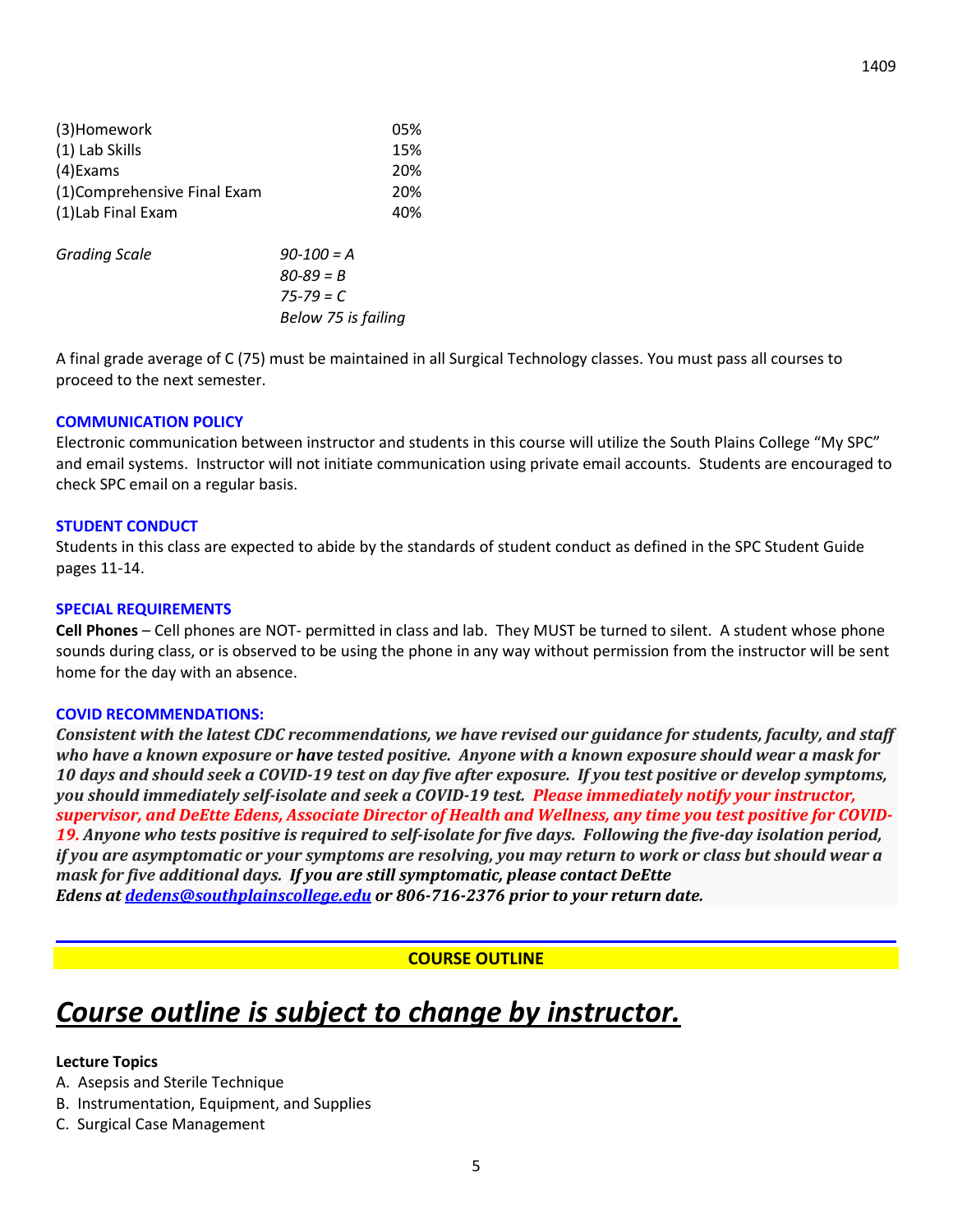# **Please note that Mindtap homework assignments– Mindtap** *WILLNOT* **be reopened. Please note that EXAMS WILL NOT be reopened**

# **All ONLINE WORK will open on the Monday, all assignments will be due on Sunday by 11:59pm**

| <b>LABORTORY SCHEDULE (Wednesday)</b> |
|---------------------------------------|
| Wednesday: No Lab                     |
|                                       |
| Wednesday: Review Skills              |
|                                       |
| Wednesday: Transport/Transfer         |
|                                       |
| Wednesday: Group 1 Review/ Check offs |
|                                       |
|                                       |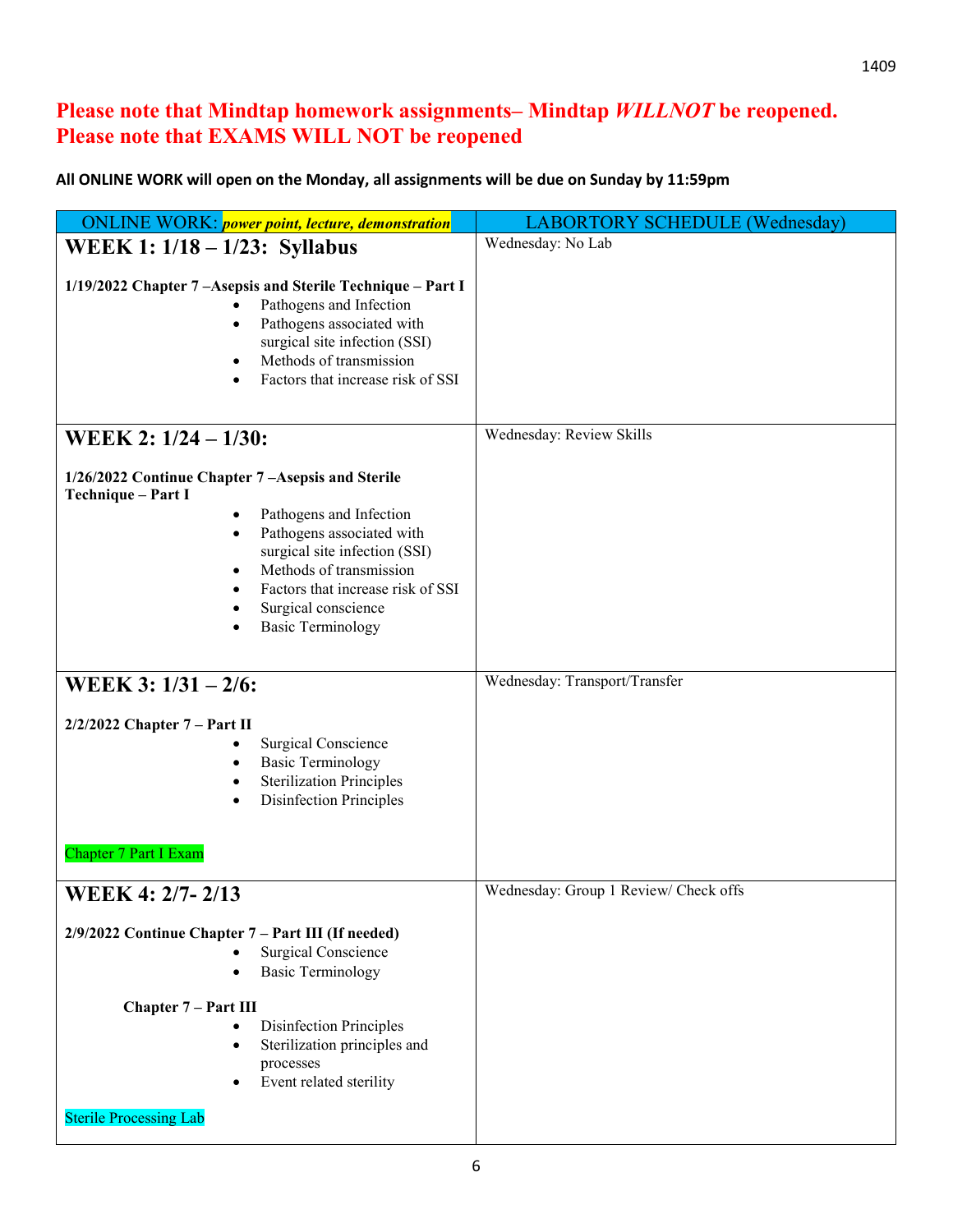|                                                                                                                                                                                              | 1409                                                                                           |
|----------------------------------------------------------------------------------------------------------------------------------------------------------------------------------------------|------------------------------------------------------------------------------------------------|
| WEEK 5: $2/14 - 2/20$                                                                                                                                                                        | Wednesday: IN CLASS                                                                            |
| 2/16/2022                                                                                                                                                                                    | Please watch Prepping videos BEFORE Lab, Draping<br>Laparotomy - on Thursday                   |
| Chapter 7 Part II & Part III Exam<br><b>Sterile Processing Lab</b>                                                                                                                           |                                                                                                |
| Ch. 7 Mind Tap Due $@11:59$ pm<br><b>Sunday</b>                                                                                                                                              |                                                                                                |
| WEEK 6: 2/21 - 2/27                                                                                                                                                                          | Wednesday: Group 1 Review/ Check offs                                                          |
| 2/23/2022 Chapter 10 - Instrumentation, Equipment and<br><b>Supplies</b><br>Instrumentation, classification,<br>use, care<br>Specialty equipment                                             | Watch Video for Foley placement BEFORE class, Check off on<br>Foley Placements - FOR NEXT WEEK |
| WEEK 7: 2/28 - 3/6                                                                                                                                                                           | Wednesday: Group 1                                                                             |
| 3/2/2022 Continue Chapter 10 - Instrumentation,<br><b>Equipment and Supplies</b><br>Accessory Equipment<br>Supplies                                                                          | Watch Video for Foley placement BEFORE class, Check off on<br><b>Foley Placements</b>          |
| WEEK 8: $3/7 - 3/13$                                                                                                                                                                         | Wednesday: Hospital Visit (pending)                                                            |
| 3/9/2022<br>Chapter 10 Exam<br><b>Sterile Processing Lab</b><br>Ch. 10 Mind Tap Due $@11:59$ pm Sunday                                                                                       |                                                                                                |
| $3/14 - 3/20$<br><b>SPRING BREAK!</b>                                                                                                                                                        |                                                                                                |
| WEEK 9: 3/21 - 3/27                                                                                                                                                                          |                                                                                                |
| 3/23/2022 Chapter 12 - Case Management - Part I<br>Critical thinking<br>Positive care approach<br>Anticipation<br>Preoperative routines<br>Attire<br>Scrubbing and donning sterile<br>attire |                                                                                                |
| WEEK 10: 3/28 - 4/3                                                                                                                                                                          | Wednesday: Group 1 Review/ Check offs                                                          |
| 3/30/2020 Continue Chapter 12 - Part I<br>Personal protective equipment                                                                                                                      |                                                                                                |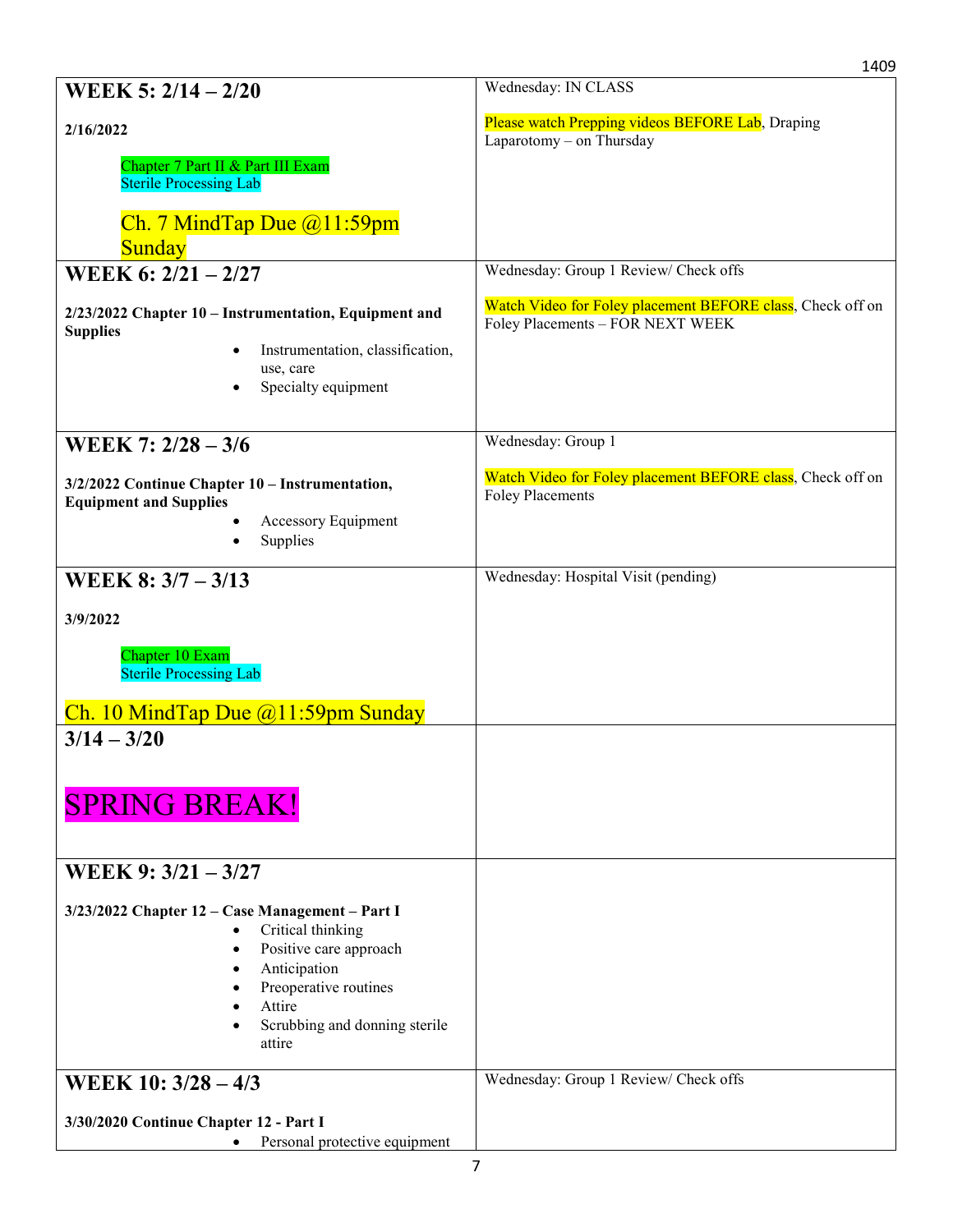|                                                                                                                                                                                                                                                                                            | 1409                                     |
|--------------------------------------------------------------------------------------------------------------------------------------------------------------------------------------------------------------------------------------------------------------------------------------------|------------------------------------------|
| Sterile attire, gowning and<br>٠<br>gloving<br>Preparing the OR<br>OR setup<br>Gathering instrumentation and<br>supplies<br>Creating and maintaining the<br>٠<br>sterile field<br>Organizing sterile instruments<br>٠<br>and supplies<br>Surgical counts<br>٠<br>Organizing the mayo stand |                                          |
| WEEK 11: 4/4 - 4/10                                                                                                                                                                                                                                                                        | Wednesday: Group 2 Review/ Check offs    |
| 4/6/2022 Continue Chapter 12 - Part I<br>Patient transport<br>Thermoregulation<br>Transfer<br>Vital signs<br>Urethral catheterization<br>Surgical positioning                                                                                                                              |                                          |
| WEEK 12: 4/11 - 4/17                                                                                                                                                                                                                                                                       | Wednesday: Passing Specialty Instruments |
| $4/13/2022$ Finish Chapter $12$ – Part I<br>Draping the surgical patient<br>Positioning team members<br>$\bullet$<br>Marking the incision<br>٠                                                                                                                                             |                                          |
| WEEK 13: 4/18 - 4/24                                                                                                                                                                                                                                                                       | Wednesday: Hospital Visit (pending)      |
| $4/20/2022$ Chapter $12$ – Part II<br>Intraoperative case management<br>Communication<br>Passing instruments/supplies<br>Maintaining order, additional<br>supplies                                                                                                                         |                                          |
| WEEK 14: 4/25 - 5/1                                                                                                                                                                                                                                                                        | Wednesday: Mock Final                    |
| 4/27/2022 Continue Chapter 12 - Part II<br>Postoperative case management<br>Preservation of the sterile field<br>Breakdown of the setup                                                                                                                                                    |                                          |
| WEEK $15: 5/2 - 5/8$                                                                                                                                                                                                                                                                       | Wednesday: Mock Final                    |
| 5/4/2022 Chapter 12 Exam - All Part 1, 2, and 3                                                                                                                                                                                                                                            |                                          |
| Ch. 12 Mind Tap Due $(a)$ 11:59pm Sunday<br><b>FINALS Week: 5/9 - 5/12</b>                                                                                                                                                                                                                 | Wednesday: Lab Final                     |
| 5/11/2022 Comprehensive Final                                                                                                                                                                                                                                                              |                                          |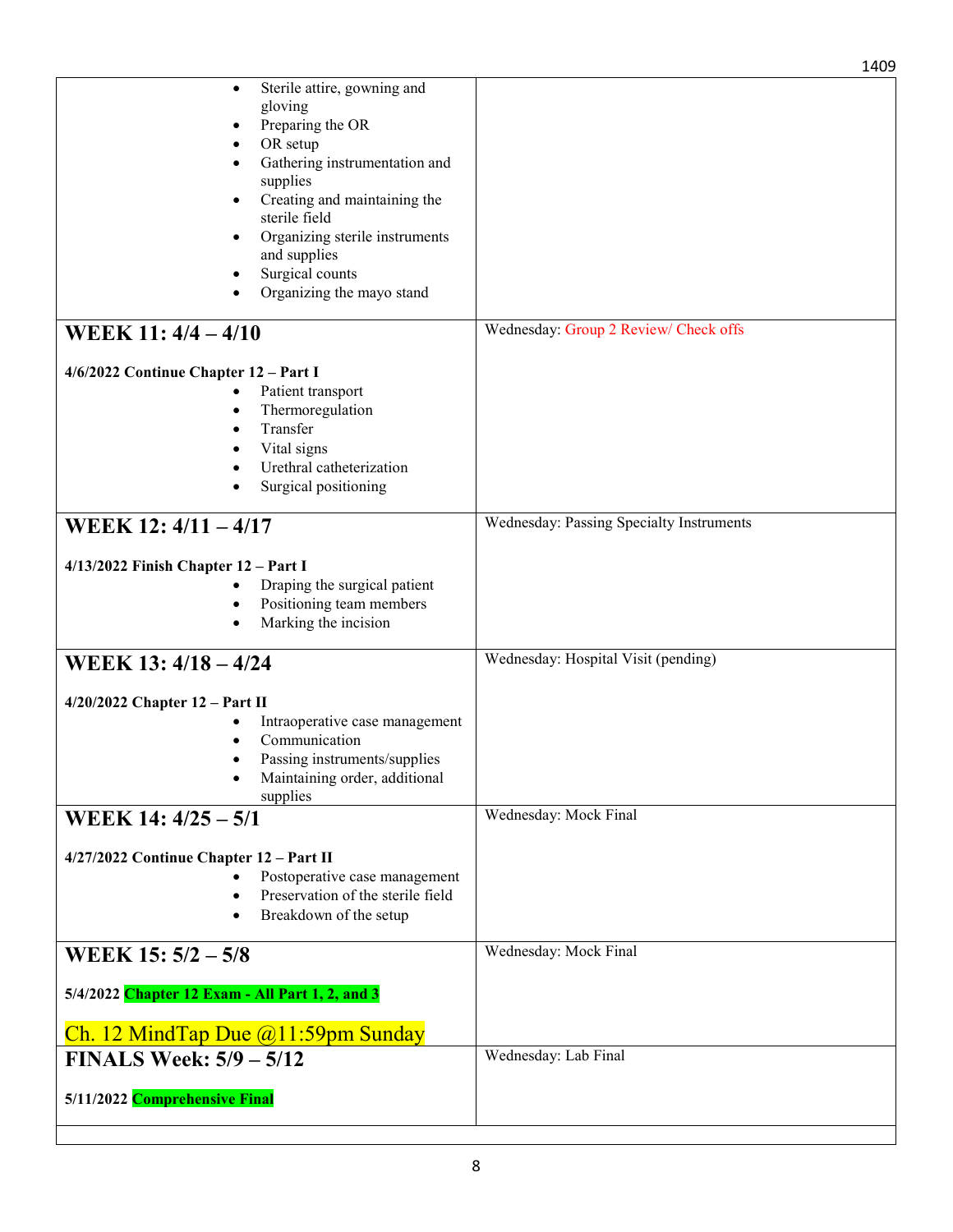#### **ACCOMMODATIONS**

#### **DIVERSITY STATEMENT**

In this class, the teacher will establish and support an environment that values and nurtures individual and group differences and encourages engagement and interaction. Understanding and respecting multiple experiences and perspectives will serve to challenge and stimulate all of us to learn about others, about the larger world and about ourselves. By promoting diversity and intellectual exchange, we will not only mirror society as it is, but also model society as it should and can be.

### **DISABILITIES STATEMENT**

Students with disabilities, including but not limited to physical, psychiatric, or learning disabilities, who wish to request accommodations in this class should notify the Disability Services Office early in the semester so that the appropriate arrangements may be made. In accordance with federal law, a student requesting accommodations must provide acceptable documentation of his/her disability to the Disability Services Office. For more information, call or visit the Disability Services Office through the Guidance and Counseling Centers at Reese Center (Building 8) [716-4606,](tel:716-4606) or Levelland (Student Services Building) [716-2577.](tel:716-2577)

### **PREGNANCY ACCOMMODATIONS STATEMENT**

If you are pregnant, or have given birth within six months, Under Title IX you have a right to reasonable accommodations to help continue your education. To activate accommodations you must submit a Title IX pregnancy accommodations request, along with specific medical documentation, to the Director of Health and Wellness. Once approved, notification will be sent to the student and instructors. It is the student's responsibility to work with the instructor to arrange accommodations. Contact Crystal Glister, Director of Health and Wellness at 806-716-2362 or email [cglister@southplainscollege.edu](mailto:cglister@southplainscollege.edu) for assistance.

# **FOUNDATION SKILLS**

# **BASIC SKILLS–Reads, Writes, Performs Arithmetic and Mathematical Operations, Listens and Speaks**

F-1 Reading–locates, understands, and interprets written information in prose and in documents such as manuals, graphs, and schedules.

F-2 Writing–communicates thoughts, ideas, information and messages in writing and creates documents such as letters, directions, manuals, reports, graphs, and flow charts.

F-3 Arithmetic–performs basic computations; uses basic numerical concepts such as whole numbers, etc. F-4 Mathematics–approaches practical problems by choosing appropriately from a variety of mathematical techniques.

F-5 Listening–receives, attends to, interprets, and responds to verbal messages and other cues.

F-6 Speaking–organizes ideas and communicates orally.

# **THINKING SKILLS–Thinks Creatively, Makes Decisions, Solves Problems, Visualizes and Knows How to Learn and Reason**

F-7 Creative Thinking–generates new ideas.

F-8 Decision-Making–specifies goals and constraints, generates alternatives, considers risks, evaluates and chooses best alternative.

F-9 Problem Solving–recognizes problems, devises and implements plan of action.

F-10 Seeing Things in the Mind's Eye–organizes and processes symbols, pictures, graphs, objects, and other information.

F-11 Knowing How to Learn–uses efficient learning techniques to acquire and apply new knowledge and skills.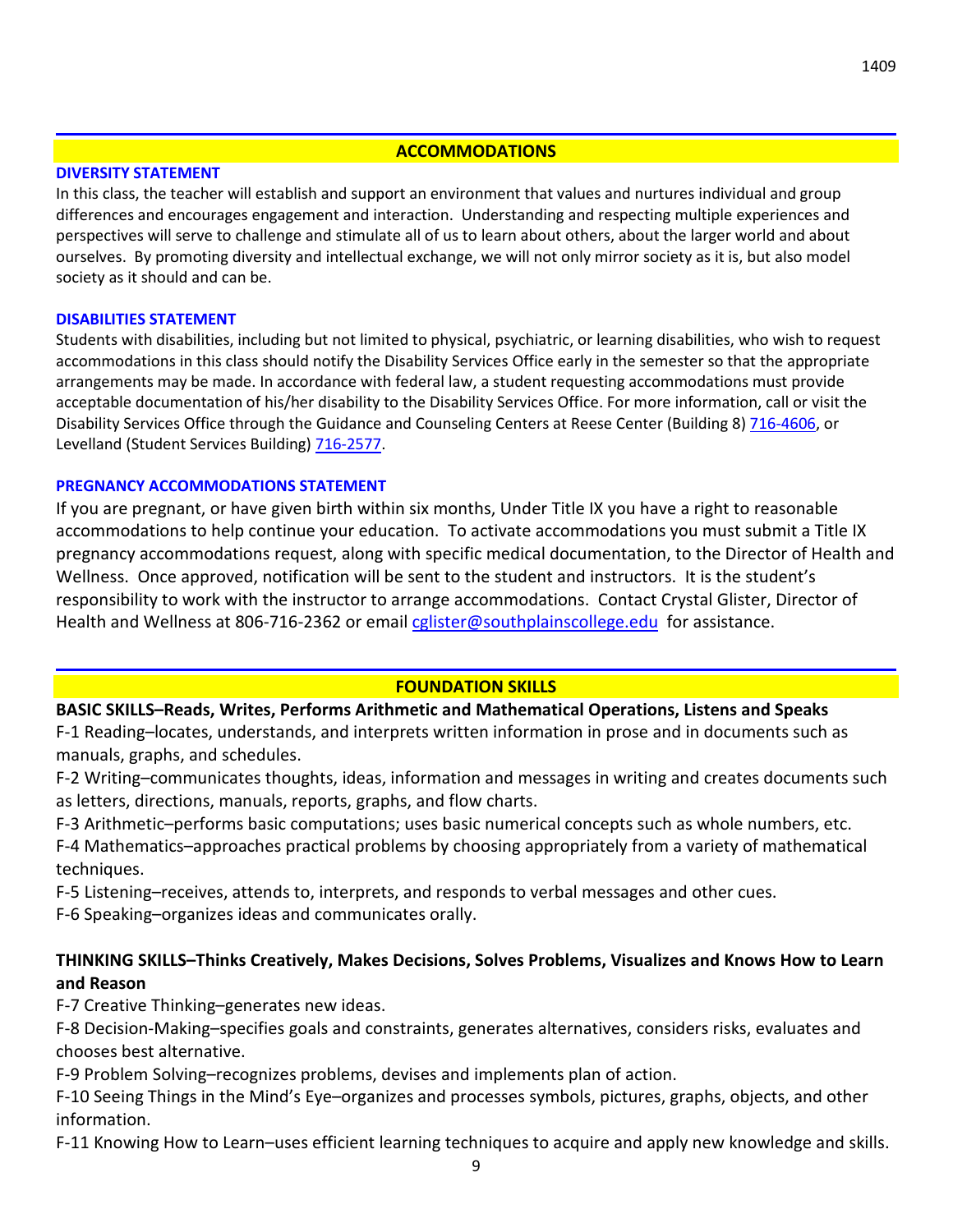F-12 Reasoning–discovers a rule or principle underlying the relationship between two or more objects and applies it when solving a problem.

# **PERSONAL QUALITIES–Displays Responsibility, Self-Esteem, Sociability, Self-Management, Integrity and Honesty**

F-13 Responsibility–exerts a high level of effort and perseveres towards goal attainment.

F-14 Self-Esteem–believes in own self-worth and maintains a positive view of self.

F-15 Sociability–demonstrates understanding, friendliness, adaptability, empathy and politeness in group settings.

F-16 Self-Management–assesses self accurately, sets personal goals, monitors progress and exhibits selfcontrol.

F-17 Integrity/Honesty–chooses ethical courses of action.

# **SCANS COMPETENCIES**

C-1 **TIME** - Selects goal - relevant activities, ranks them, allocates time, prepares and follows schedules. C-2 **MONEY** - Uses or prepares budgets, makes forecasts, keeps records and makes adjustments to meet objectives.

C-3 **MATERIALS AND FACILITIES** - Acquires, stores, allocates, and uses materials or space efficiently. C-4 **HUMAN RESOURCES** - Assesses skills and distributes work accordingly, evaluates performances and provides feedback.

# **INFORMATION - Acquires and Uses Information**

C-5 Acquires and evaluates information.

- C-6 Organizes and maintains information.
- C-7 Interprets and communicates information.

C-8 Uses computers to process information.

# **INTERPERSONAL–Works With Others**

C-9 Participates as members of a team and contributes to group effort.

C-10 Teaches others new skills.

C-11 Serves Clients/Customers–works to satisfy customer's expectations.

C-12 Exercises Leadership–communicates ideas to justify position, persuades and convinces others, responsibly challenges existing procedures and policies.

C-13 Negotiates-works toward agreements involving exchanges of resources; resolves divergent interests.

C-14 Works With Diversity–works well with men and women from diverse backgrounds.

# **SYSTEMS–Understands Complex Interrelationships**

C-15 Understands Systems–knows how social, organizational, and technological systems work and operates effectively with them.

C-16 Monitors and Corrects Performance–distinguishes trends, predicts impacts on system operations, diagnoses systems performance and corrects malfunctions.

C-17 Improves or Designs Systems–suggests modifications to existing systems and develops new or alternative systems to improve performance.

# **TECHNOLOGY–Works with a Variety of Technologies**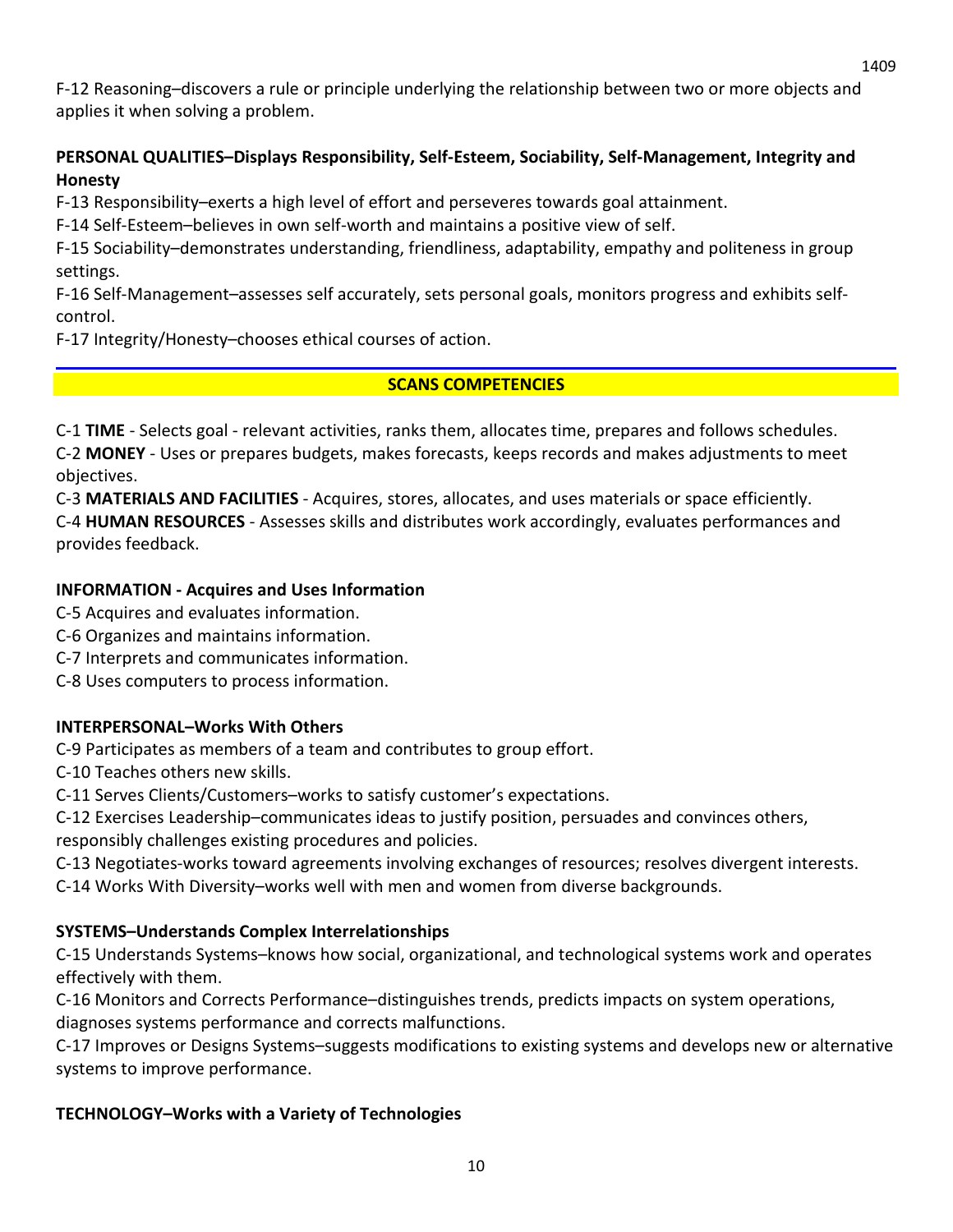C-18 Selects Technology–chooses procedures, tools, or equipment, including computers and related technologies.

C-19 Applies Technology to Task–understands overall intent and proper procedures for setup and operation of equipment.

C-20 Maintains and Troubleshoots Equipment–prevents, identifies, or solves problems with equipment, including computers and other technologies.



SRGT1409 Fundamentals of Perioperative Concepts

By signing and initialing below I affirm that I have received a copy or shown the online location of the following documents and furthermore acknowledge that I am solely responsible for the content of each.

- \_\_\_\_ Syllabus SRGT1409
- \_\_\_\_ SPC SRGT Program Handbook
- \_\_\_\_ SPC SRGT Clinical Handbook
- \_\_\_\_ South Plains College Grievance Policy